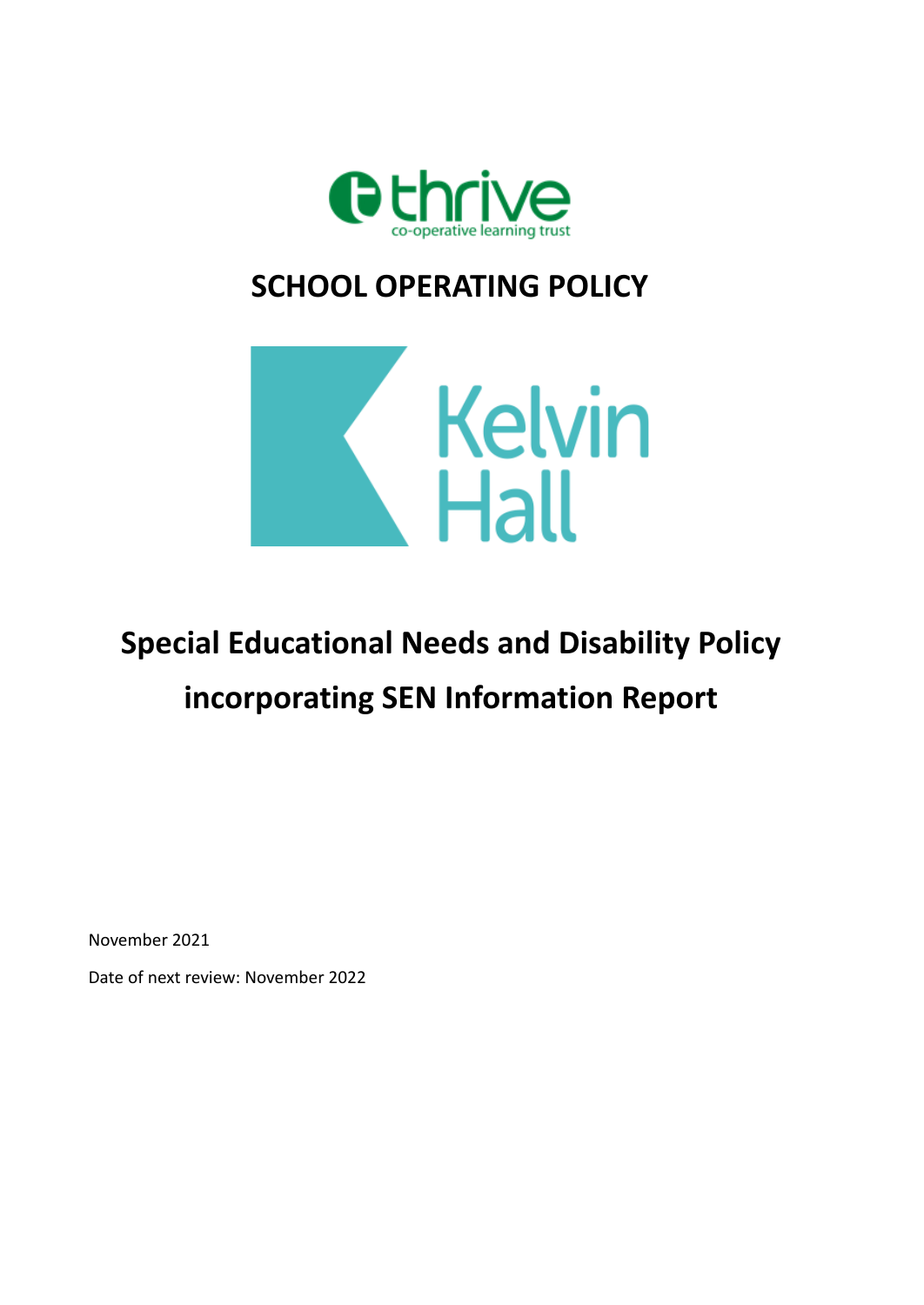#### **Content**

Introduction Special Educational Needs and Disability (SEND)

- 1.1 The aims of our SEND Policy
- 1.2 Types of SEND
- 1.3 Number of SEND students
- 2.1 2.5 Meeting the varied and complex needs of our students
- 3.1 Headline outcomes 2021
- 4.1 Partnership/Stakeholder work.
- 4.2 Working in partnership with students
- 4.3 Working in partnership with parents
- 4.4 Working in partnership with our pastoral team
- 4.5 Working in partnership with our nursing team to meet students' medical needs
- 4.6 Working in partnership with our EAL staff
- 4.7 Working in partnership with our Careers and Guidance Officer
- 4.8 Working in partnership with other specialist professionals and agencies
- 5.1 Matching resources to student's special educational needs
- 6.1 Roles and Responsibilities
- 6.2 The Governing Body
- 6.3 The Head of School and Executive Headteacher
- 6.4 Director of SEND and Inclusion
- 6.5 The SENCO
- 6.6 SEND Manager
- 6.7 SEND Administrative Assistant
- 7.1 ACCESS provision
- 8.1 Reading Intervention outcomes 2020 and 2019

9.1 Complaints procedure Appendix 1 Covid 19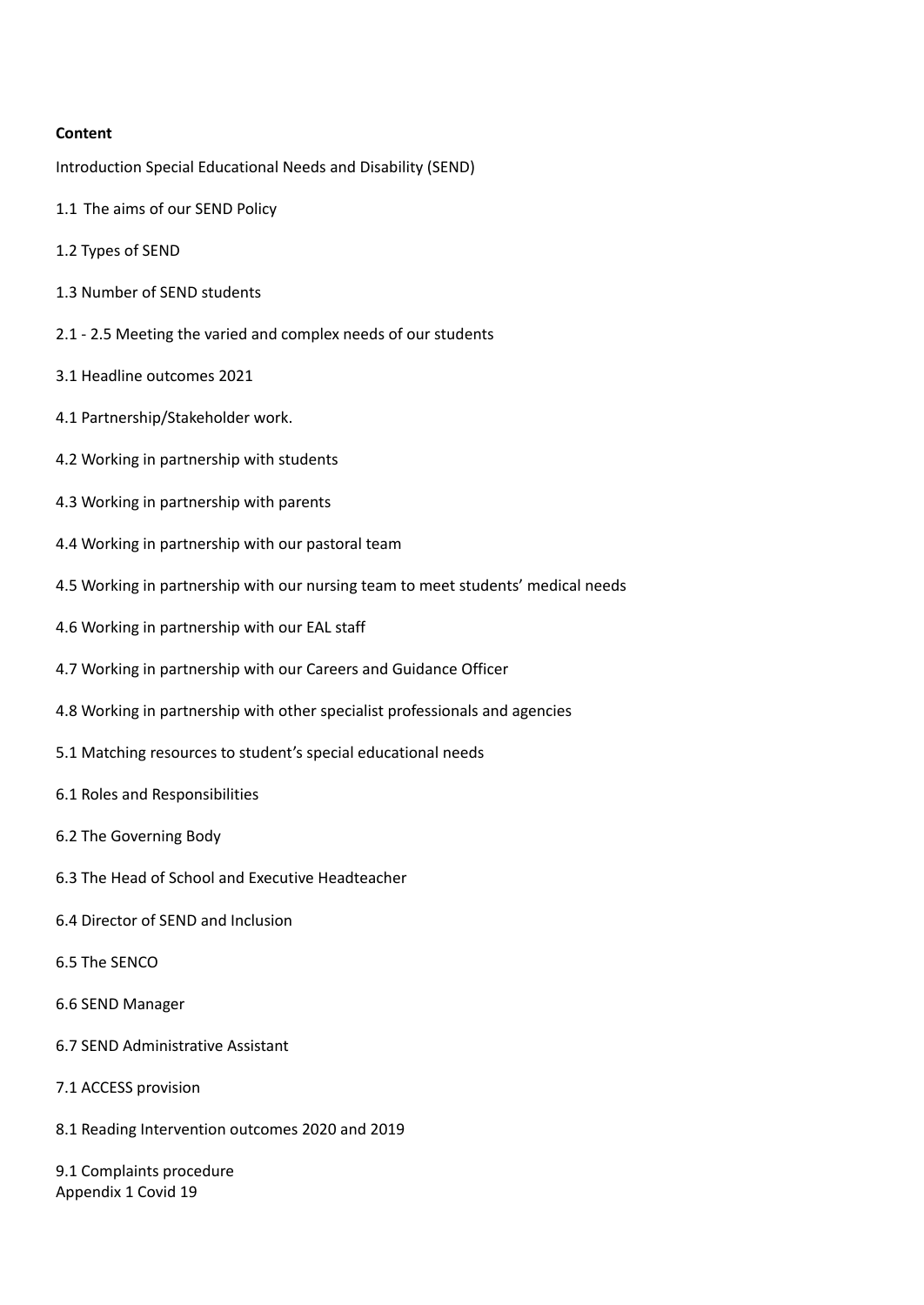#### Special Educational Needs and Disability (SEND) - Introduction

Students with SEN all have learning difficulties or disabilities that make it harder for them to learn than most students of similar age. They may need additional or different help from that given to others.

Many students will have SEN of some kind at some time during their education. At Kelvin Hall School, we are able to help most students succeed by making minor changes to our practice. For others, we provide additional support throughout their time in education.

All students at Kelvin Hall School have access to a broad and balanced curriculum. Where students encounter barriers to their learning due to having special educational needs, we work hard to ensure they are able to realise their potential.

This policy aims to explain how we do that. It details how we assess students' needs; provide a range of interventions and support to meet those needs and monitor the effectiveness of them. It includes the statutory information required by the SEN Information report and details the school's provision with regard to the Local Offer made by the Local Authority.

To ensure that our information is correct we have consulted the *SEND Code of Practice (2015), the Equality Act (2010) and Part 3 of The Children and Families Act 2014*. This document has been prepared in collaboration with all stakeholders, including school Governors and parents to ensure a consistent approach in implementing support for students with SEND. This policy is available via the school website and is reviewed annually.

#### **What do we mean by special educational needs (SEN) and disabilities?**

- A student has SEN if he or she has a learning difficulty that calls for educational provision that is additional to, or different from that made generally for others of the same age in a mainstream setting.
- A learning difficulty is a significantly greater difficulty in learning than the majority of others of the same age.
- A student has a disability if their condition prevents or hinders them from making use of educational facilities of a kind generally provided for others of the same age.

The Equality Act 2010 defines disability as a physical or mental impairment, which has a long term and substantial adverse effect on a person's ability to carry out normal day-to-day activities. The definition includes sensory impairments affecting sight or hearing and long term health conditions such as asthma, diabetes, epilepsy and cancer. It states that schools:

- 1. Must not directly or indirectly discriminate against, harass or victimise disabled children and young people;
- 2. Must make reasonable adjustments to meet their needs

# **1.1 The Aim of our SEND Policy**

- **●** To increase student interest and enjoyment, recognising that students learn at different rates and in different ways. To encourage students to explore a range of learning styles in order to become self-motivated learners.
- To identify the individual needs of students, both short and long term, in order to find strategies to enable them to fulfil their potential.
- To reduce barriers to inclusion by making reasonable adjustments for those with SEND, ensuring that these students can engage in all aspects of school life alongside their peers who do not have SEND.
- To support students with a range of SEN as described in the four broad areas in The Code of Practice 2015: Cognition and learning, Communication and Interaction, Social, Emotional and Mental Health and Sensory and/or Physical.
- To ensure a high level of staff expertise to meet pupil need through well-targeted continuing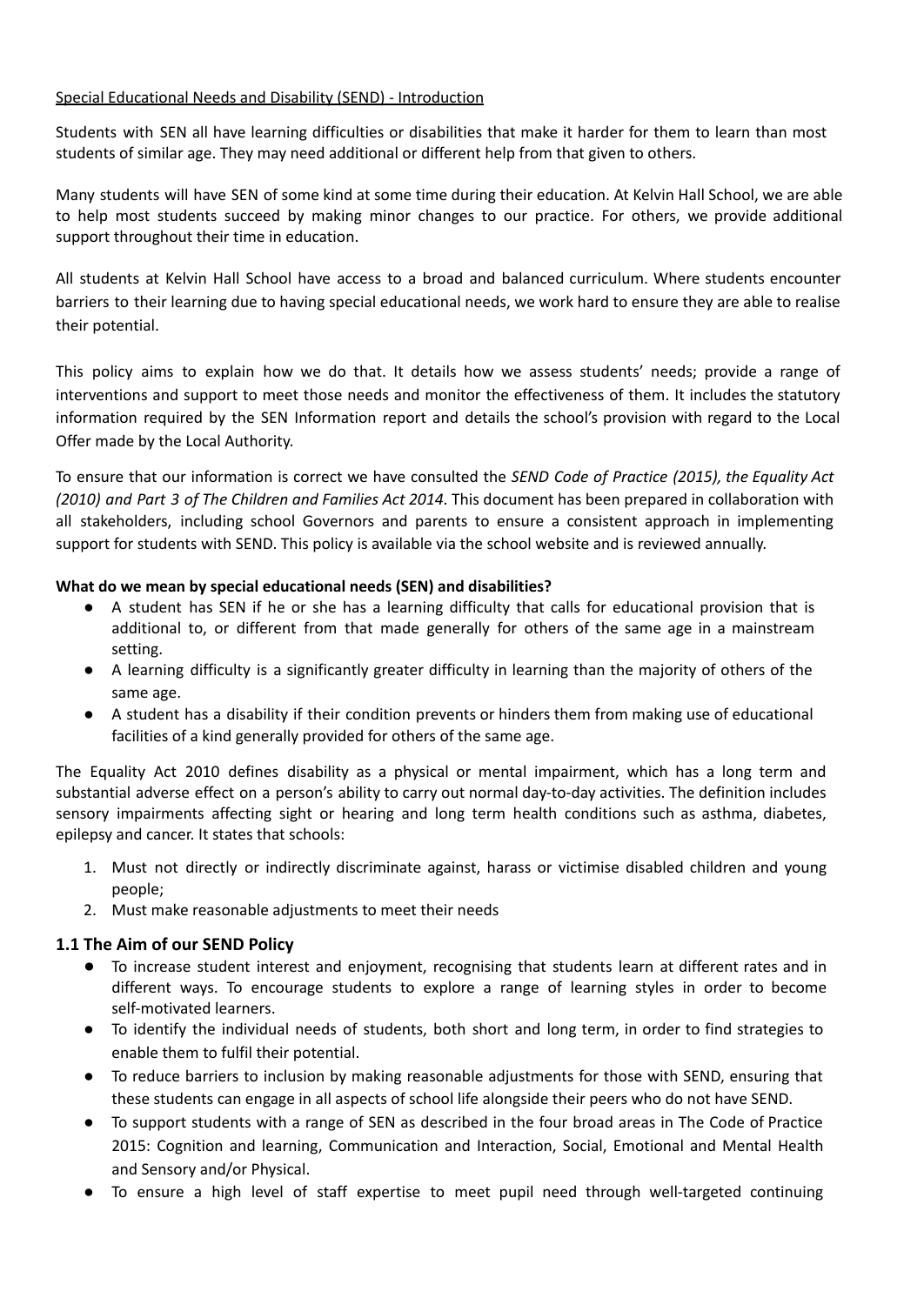professional development; promoting whole staff responsibility for meeting the individual academic, social and emotional needs of the students.

- To request, monitor and respond to parent/carers' and pupils' views in order to evidence high levels of confidence and establish effective working partnerships.
- To work in close partnership with the Local Authority and others to establish a multi-agency approach to meeting the needs of all vulnerable learners.
- To support pupils with medical conditions to achieve full inclusion in all school activities, by promoting ongoing cooperation and consultation with health and social care professionals.
- To encourage everyone at Kelvin Hall School to value and respect the views of others.

# **1.2 What kinds of SEND do we cater for in school?**

Students with SEN have different needs, but the general presumption is that all students with SEN but without an Education, Health and Care Plan (EHCP) are welcome to apply for a place at our school. For these students categorised as 'K', in line with the school admissions policy, if a place is available we will use our best endeavours, in partnership with parents, to make the provision required to meet their needs.

For students with an EHCP, parents have the right to request a particular school and a local authority must comply with their preference and name the school or college in the EHC plan unless;

- It would be unsuitable for the age, ability, aptitude or SEN of the child or young person, or;
- The attendance of the student would be incompatible with the efficient education of others, or the efficient use of resources.

Before making the decision to name our school in a student's EHCP, the local authority will ascertain the views of our Headteacher and the governing body and consider their comments carefully. Parents of a student with an EHCP also have the right to seek a place at a special school if they consider that it could better meet the student's needs. Some students with ASC are placed by the Local Authority in the ASC HUB. This is a local authority maintained provision within Kelvin Hall School, which supports pupils with an EHCP, related to an Autistic Spectrum Diagnosis, in accessing mainstream school. Further details of the ASC HUB are available via our website.

#### Students with SEN may need extra help because of a range of needs, which fall into four broad areas.

**Communicating and interacting** – for example, where students have speech, language and communication difficulties, which make it difficult for them to make sense of language or to understand how to communicate effectively and appropriately with others.

**Cognition and learning** – for example, where students learn at a slower pace than their peers. They might have difficulty in understanding parts of the curriculum, or with organisation and memory skills. Some students may have a specific difficulty affecting one particular part of their learning performance such as in literacy or numeracy.

**Social, emotional and mental health difficulties** – for example, where children and young people have difficulty in managing their relationships with other people. They may be withdrawn or behave in ways that hinder their and other students' learning; or affect their mental health and well-being.

**Sensory and/or physical needs** – for example, students with visual and/or hearing impairments, or a physical need that means they must have additional ongoing support and equipment.

Some students may have SEN that covers more than one of these areas.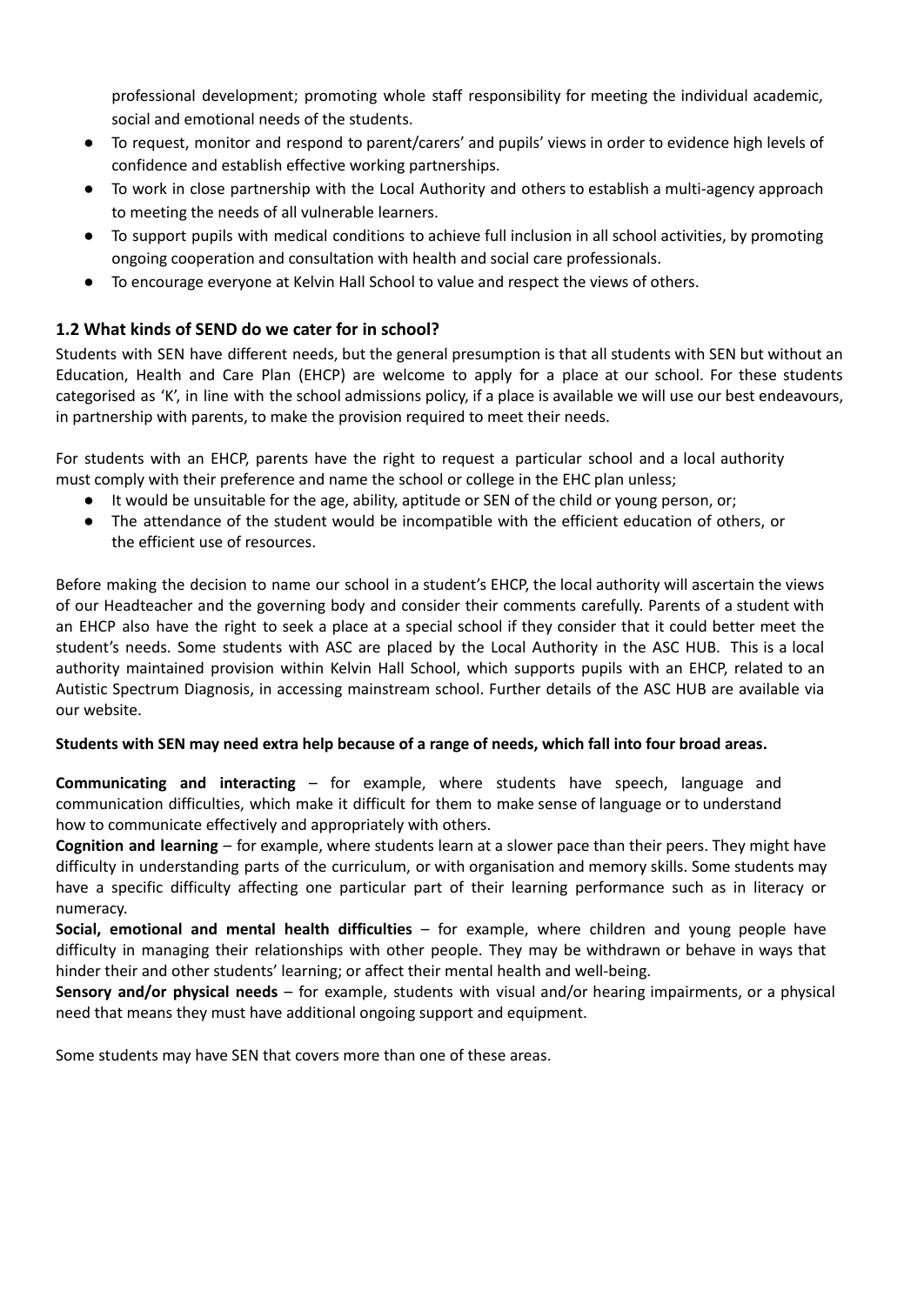# **1.3 How many students at Kelvin Hall School have SEN?**

Our SEN register records the details of all students in school with SEN. The table below gives the numbers of students in each year group as well as a breakdown of the type of SEN need that they have, (students are categorised below by their Primary Need). Note that we use the term cohort rather than year group. The cohort refers to the year in which the students started at Kelvin Hall and remains unchanged throughout their time at the school.

|               | <b>Cohort</b>    | <b>Cohort</b>  | <b>Cohort</b>  | <b>Cohort</b>  | <b>Cohort</b>  |
|---------------|------------------|----------------|----------------|----------------|----------------|
|               | 2021             | 2020           | 2019           | 2018           | 2017           |
| <b>Number</b> | 60               | 49             | 59             | 49             | 61             |
| of            |                  |                |                |                |                |
| students      |                  |                |                |                |                |
| with          |                  |                |                |                |                |
| <b>SEND</b>   |                  |                |                |                |                |
| (278)<br>in   |                  |                |                |                |                |
| total)        |                  |                |                |                |                |
| <b>EHCP</b>   | 11               | 11             | $\overline{7}$ | $\overline{7}$ | $\overline{7}$ |
| Support 'k'   | 49               | 38             | 52             | 42             | 54             |
| ASC           | 11               | 9              | $\overline{4}$ | 6              | 5              |
| <b>MLD</b>    | 12               | 6              | 19             | 12             | 20             |
| <b>NSA</b>    | 0                | $\mathbf 0$    | $\mathbf{1}$   | $\mathbf 0$    | $\mathbf{1}$   |
| <b>SLCN</b>   | 14               | 5              | 8              | 9              | $\overline{7}$ |
| SPLD          | 9                | 14             | 12             | 10             | 9              |
| <b>SEMH</b>   | 12               | 11             | 13             | 5              | 9              |
| PD            | $\mathbf{1}$     | $\mathbf{1}$   | 0              | $\overline{2}$ | 3              |
| HI            | 0                | 0              | $\mathbf{1}$   | 0              | $\overline{4}$ |
| OD/D          | 0                | $\overline{2}$ | $\mathbf 0$    | 3              | $\overline{2}$ |
| <b>SLD</b>    | $\boldsymbol{0}$ | $\pmb{0}$      | $\mathbf{1}$   | $\pmb{0}$      | $\pmb{0}$      |
| VI            | $\mathbf{1}$     | $\mathbf{1}$   | $\mathbf 0$    | $\overline{2}$ | $\mathbf{1}$   |

ASC: Autistic Spectrum Condition MLD:

Moderate Learning Difficulties NSA: No

Special Assessment

SLCN: Speech, Language and Communication Need SPLD:

Specific Learning Difficulties

SEMH: Social, Emotional and Mental Health PD:

Physical Disability

HI: Hearing Impairment

Od/D: Other Difficulty/Disability SLD:

Severe Learning Difficulty VI: Visual

Impairment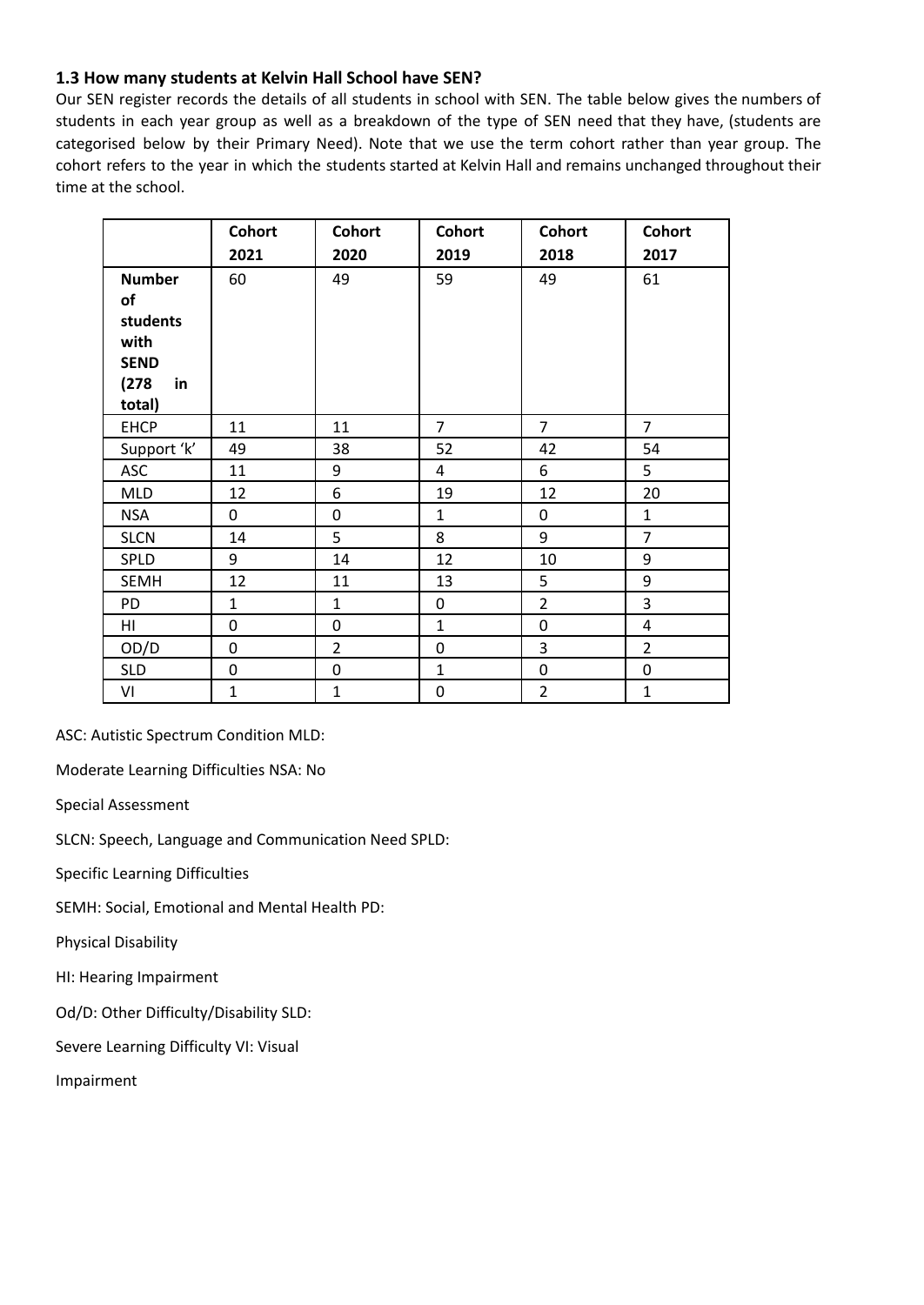# **2.1 To meet the varied and complex needs of our students, our SEND department follows the 'Assess, Plan, Do, Review' model outlined in the SEND Code of Practice (2015)**

# **2.2 Assess**

This section details how we collect data on each student in order to make an accurate assessment of their needs. To identify needs we use a range of assessment methods.

#### **Assessments made prior to entry to the school via transition arrangements.**

The process of identification and assessment starts at our partner primary schools. Our Transition Coordinator and SENCO liaise closely with their SENCO's.

We visit feeder primary schools in June each year to meet prospective students. All students then attend a transition week at Kelvin Hall School in July. Additional transition days are arranged for particularly vulnerable students so that specific plans can be put in place to meet their needs.

Where a child has an Education Health Care Plan (EHCP), a preference for educational setting should be made during the Annual Review process the year prior to the transition. This enables the local authority to consult and request placements at the preferred school. A carefully planned transition package is put in place where parents express a preference for Kelvin Hall School. Our SENCO often attends Annual Reviews for those pupils with an EHCP in year 6.

# **Assessments made on entry to the school.**

Reading and spelling tests annually for years 7-10, and specifically for year 9 to inform examination access arrangements. CATS tests for all Y7 pupils.

# **Targeted assessments for individual students.**

- For students who ask for help.
- For students highlighted as having difficulties on initial testing.
- Following concerns raised by teaching staff or parents via our formal SEN referral process.
- Where additional need(s) are indicated following observation or Monitoring of students.
- Following specific screening assessments may take place, e.g. dyslexia, dyscalculia, LUCID Exact, ADHD, ASD checklists, Rainbow Reading and Lexia.
- Whole school tracking of attainment outcomes indicates below expected levels of progress.

# **Further assessment by external agencies**

With parental consent, other professionals such as the Educational Psychologist, IPASS, and Speech and Language Therapy Services, further assess students who do not make expected progress through initial interventions.

# **2. 3 Plan**

Following assessment, we use clear criteria for each of the four areas of need to decide whether a student should be placed on our SEND register. Each student on our register has agreed interventions and outcomes set out as part of an Individual Support Plan (ISP). ISPs are available to all staff and reviewed termly to ensure they stay relevant.

All students at Kelvin Hall School receive high quality teaching differentiated to meet the diverse needs of all learners. To facilitate this, the Learning Support Department links with all other departments in the school. In all Departments/Faculties, key link staff members meet regularly with Learning Support staff to ensure that all students with SEND:

Have full access to a broad and balanced curriculum wherever possible and are set suitable learning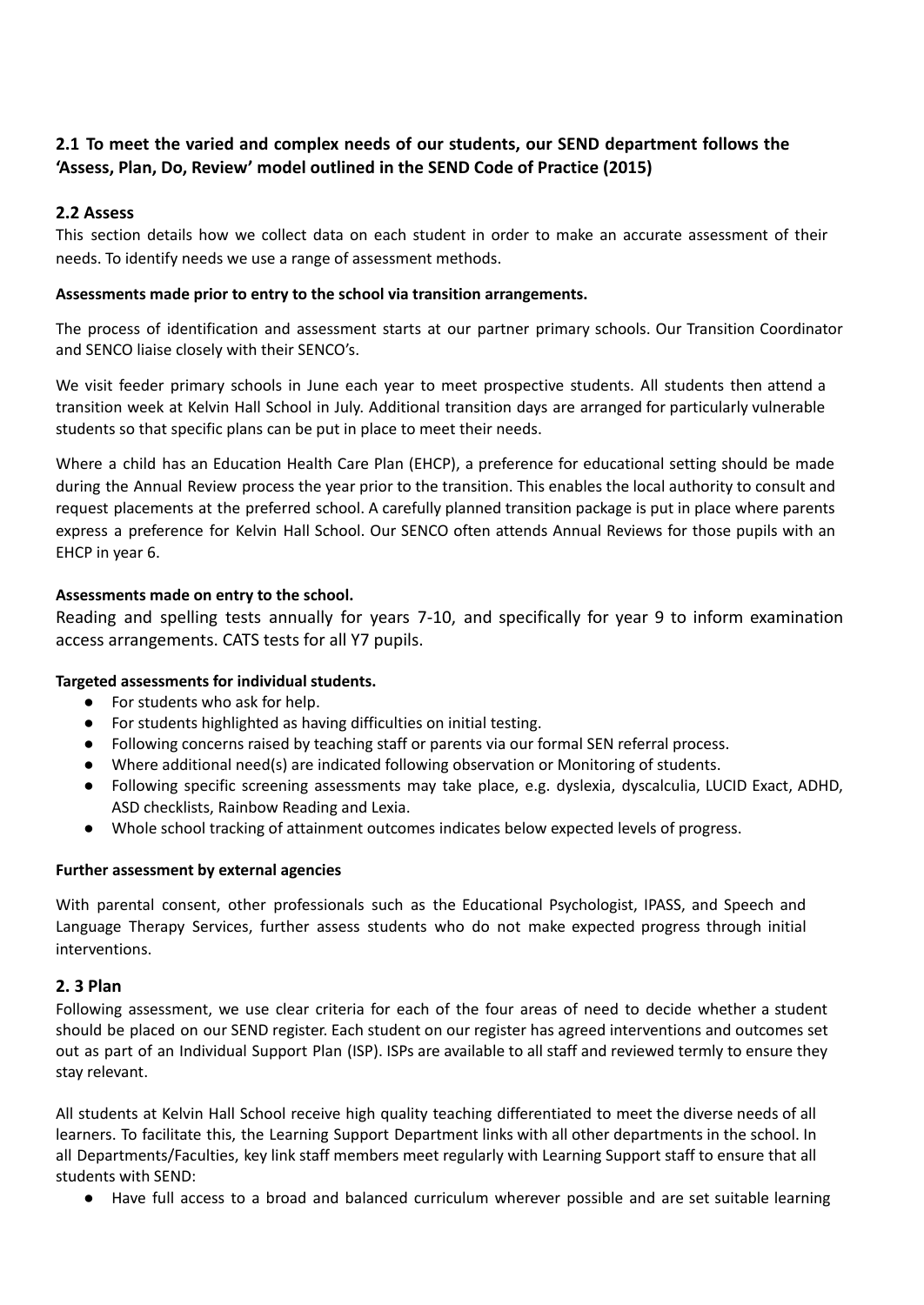challenges.

Are educated alongside their peers and feel happy and safe in their learning.

This liaison also ensures that departments:

- Are differentiating work for all student needs and this is reflected in Schemes of Work.
- Are continually striving to overcome barriers to learning.

The school's core curriculum is inclusive and differentiated. A focus on Quality First Teaching allows students with SEND to make good progress in mainstream classes. Where students' needs are more complex, they may be withdrawn from class for individual/group support in the Learning Support Department. Our Learning enrichment additional programme (LEAP) provides a more bespoke intervention for students with Moderate to Severe Learning Difficulties.

We also offer a range of interventions selected for their effectiveness and ease of administration. Many of these are time-limited with clear entry and exit criteria; examples are Rainbow Reading and Lexia. These programmes aim to fill gaps in students' knowledge and provide skills that are transferable to the classroom. Placement tests before each intervention starts ensure that they are tailored to each individual student's needs. Careful consideration is given to the timetabling of intervention sessions so that they do not impact adversely on overall student progress. Some of our interventions offer support for unstructured times such as break and lunchtimes that some students find difficult to manage.

Other interventions are available via our specialist ACCESS provision, which caters for the needs of students with Social, Emotional and Mental Health difficulties and Autistic Spectrum Conditions. We offer Lego Therapy, Social Skills groups and ELSA sessions. For some students ACCESS provides support at times of crisis; for others it offers long-term and ongoing support for their social communication difficulties. Details about ACCESS are included in appendix 2.

For students with an EHCP, detailed discussion with parents and a range of professionals ensure that relevant, challenging and achievable outcomes are set. Changes to the Code of Practice for SEND recently mean that there is now a focus on outcomes for students with EHCP rather than on the number of hours' support provided. As such, and in order to promote independence as well as academic progress, we do not routinely allocate teaching assistants to support students with EHCP on a 1:1 basis.

# **2. 4 Do**

To facilitate quality first teaching, all staff, including teaching assistants have access to regular training sessions delivering a range of training at three levels: awareness, enhanced and specialist.

Awareness training provided to all staff:

- How to support pupils with dyslexia and literacy difficulties.
- How to support pupils with autistic spectrum condition.
- How to support pupils with behavioural difficulties.
- How to support pupils with speech, language and communication difficulties.
- Enhanced training provided to ACCESS Coordinator, the SENCO and SEND Manager:
- Emotional Literacy Support training.
- Issues of safeguarding and child protection.

Specialist training provided to the SENCO:

- The SEN Coordination award.
- Behaviour Support Team regarding specialist support for individual pupils.
- The NHS Speech Language Therapist visits termly to assess and plan support for targeted pupils.

A detailed record of all completed and planned training is available in the Learning Support Department Office.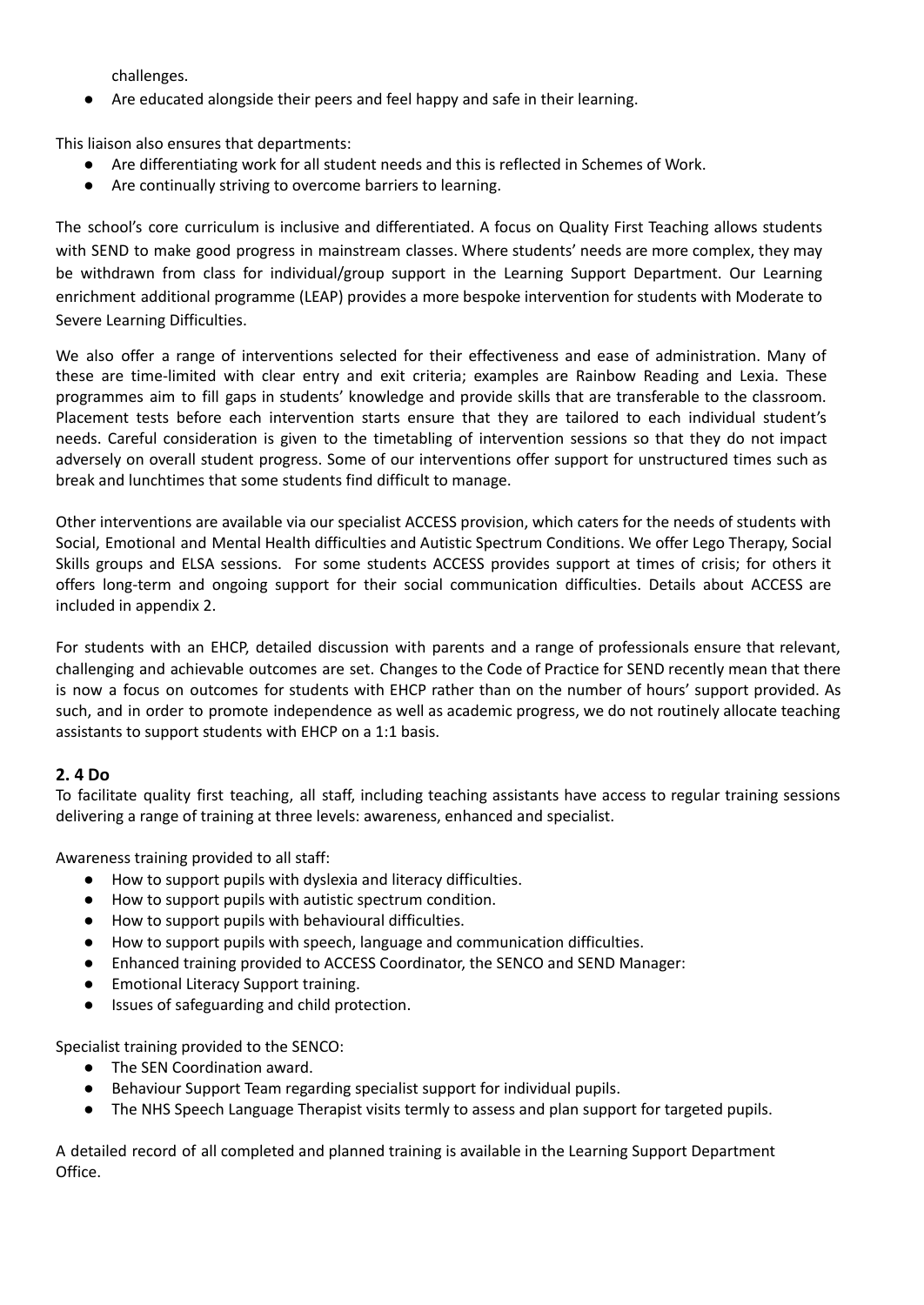#### **Interventions for students with SEND**

We work hard to ensure that we put the best provision possible in place for students with SEND both in and out of mainstream classes. In-class teaching assistant support for all students, but especially those with EHCP is a careful balancing act between essential intervention and the need for the development of independence skills. The majority of our literacy programmes take place in Year 7 as early intervention has proved to be the most effective strategy.

Interventions for students with SEND include:

- In-class support from a teaching assistant where a higher level of support is required.
- Rainbow Reading and Lexia literacy interventions for students in KS3, where students are withdrawn from lessons to work in small groups on a variety of interventions dependent upon their specific need.
- KS3 Maths interventions to support students who show signs of difficulty with numeracy.
- At KS4, a differentiated curriculum offering a more practical range of subjects, such as COPE, designed to allow pupils with a variety of needs to be able to access learning and qualifications at a level appropriate to their abilities. Students can also continue to access Lexia at home.
- Social skills groups, Lego Therapy and ELSA available via our ACCESS provision.
- Supervised break and lunchtime clubs provide a variety of activities for students who find unstructured time difficult to manage.
- A variety of Inclusion sports activities held throughout the school year.
- A pastoral system that allocates a form tutor to each student, with whom they meet regularly to discuss any problems and successes that they may have.
- Homework club provided each morning before school (Each cohort is allocated a specific day of the week).
- Learning enrichment additional programme (LEAP).
- Programmes to improve speaking and listening skills including the Vocabulary Enrichment Programme and Narrative Intervention Programme.

Details of the Rainbow Reading programme that we use outlined in Section 8.1. The use of social skills, ELSA and Lego therapy for students with SEMH and ASC is included in the ACCESS information in Section 7.1.

All of our intervention programmes are delivered by trained SEND staff in close liaison with the SENCO. Detailed records of student achievement and progress are maintained by our SEND Intervention manager and ACCESS coordinator. Staff feedback allows us to continuously monitor the effectiveness of these programmes in developing transferable skills.

In addition, the school involves external agencies as appropriate for advice on maintaining high quality interventions and guidance on strategies to meet the needs of students with SEND and their families. This allows us to advise class teachers on how to adapt the curriculum and the learning environment to cater for the needs of students with SEND, reducing barriers to learning and improving curriculum access.

Reasonable adjustments (such as auxiliary aids and services) are provided to enable students with disabilities to overcome any barriers to accessibility and increase their interaction with the taught curriculum. Kelvin Hall School is a relatively new building, constructed in 2012 specifically to meet the needs of all students including those with disabilities. Our accessibility plan describes the actions the school has taken to increase access to the environment, the curriculum and to printed information and is available via the school website.

For activities outside the classroom, including school trips we carry out detailed individual risk assessments. With careful planning and appropriate procedures in place, we strive to enable all students to participate in all activities. We make every endeavour to ensure that students with SEND are included in all school activities.

#### **2. 5 Review**

This section describes how we evaluate the progress of students with SEND and the effectiveness of our provision. All students, including those with SEN have individual curriculum targets set in line with national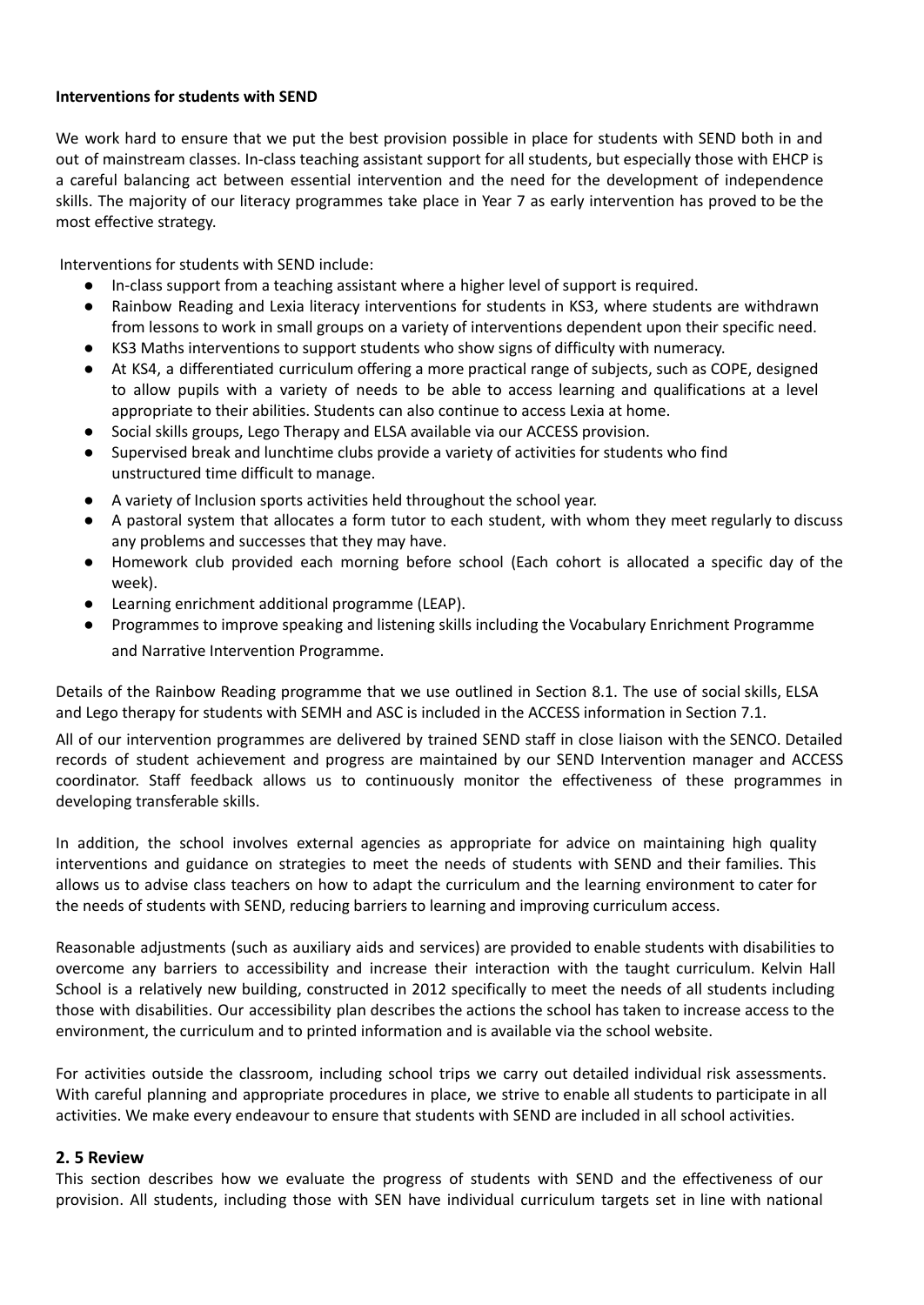outcomes to ensure challenge. Our whole school tracking system quickly identifies those students failing to make expected levels of progress. These students are discussed in regular progress meetings to which the students themselves, class teachers, the SENCO and parents all contribute. The quality of classroom and small group teaching provided to students with SEND is monitored through a number of processes that includes:

- Classroom observation and learning walks by the senior leadership team, the SENCO and external verifiers.
- Ongoing subject specific assessment of progress.
- Work sampling and scrutiny of planning to ensure effective matching of work to student needs.
- Teacher meetings with the SENCO to provide advice and guidance.
- Student and parent feedback on the quality and effectiveness of interventions provided.
- Scrutiny of attendance and behaviour records.
- Questionnaires for staff, students, and parents.

All SEND support is recorded on an ISP that clearly identifies expected outcomes and sets a review date. These outcomes include academic and developmental targets that take into account parents' aspirations for their child. Students and their parents are also advised on actions they can take that will support attainment of the desired outcomes.

Where progress is made, specific criteria are used to determine whether students can exit interventions. If necessary, the SEND register is also amended. Formal reviews of the register also take place termly. If students are judged to be underachieving despite the delivery of high quality interventions, advice is sought from external agencies regarding strategies to best meet their specific needs. This will only be undertaken after parent permission has been obtained.

A very small percentage of pupils have needs so significant and complex that the level of support required to meet them cannot reasonably be met from within the school's own resources. In these instances, a request is made to the local authority to conduct a Statutory Assessment of education, health and care needs. Following this, the local authority will make a decision whether an EHCP is considered appropriate for the child. Throughout this process, the local authority has a duty to request the opinions of parents, school staff and other involved professionals. Following a Statutory Assessment, the local authority will make a decision whether an Education Health and Care Plan is appropriate and will be issued.

# **We use a range of measures to assess progress for students with SEN.**

#### **Quantitative**

- Attendance levels: school and individual lessons.
- Rates of exclusion/ suspension.
- Use of ACCESS cards. Attainment in reading and spelling (assessed annually).
- Progress through Rainbow Reading Programme.
- Progress through the Lexia programme.
- Subject specific progress as indicated by school tracking (all subjects but with specific focus on English and Maths).
- Mock examination results.
- Subject specific testing e.g. end of unit tests.
- CATS.

# **Qualitative**

- Questionnaires completed by students/parents/carers/staff.
- Feedback from staff/students/parents/carers for SEND reviews.
- Feedback from work experience placements.
- Records of Elsa/Social Skills/Lego Therapy groups.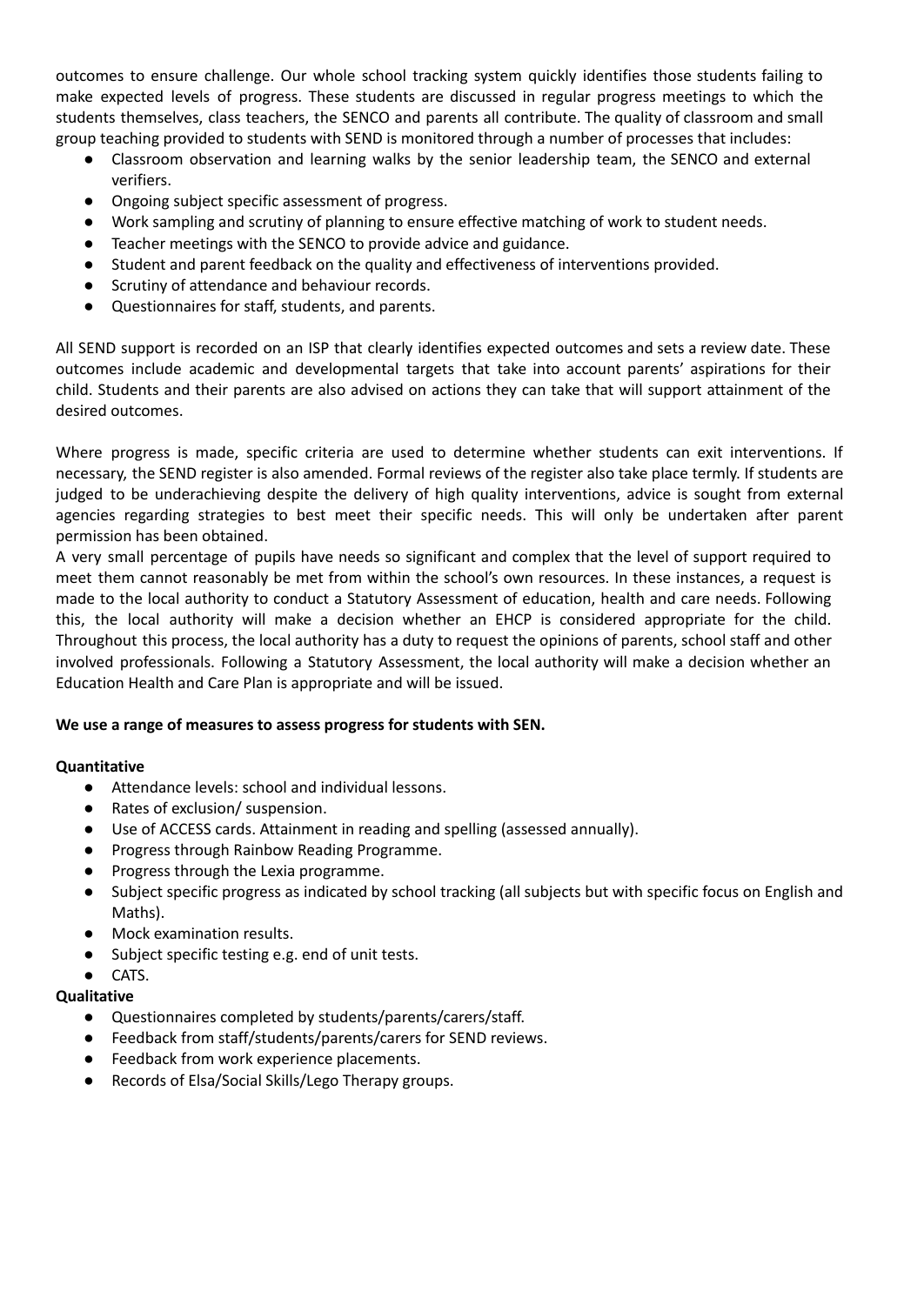# 3.1 Headline outcomes 2021

| Headline figures 2020<br>2021 - cohort 2016 |                  |                                               |                                 |                                 |              |
|---------------------------------------------|------------------|-----------------------------------------------|---------------------------------|---------------------------------|--------------|
| Cohort                                      | Student<br>Count | <b>Prior</b><br>KS <sub>2</sub><br>attainment | % English and<br>Maths Grade 5+ | % English and<br>Maths Grade 4+ | Attainment 8 |
| <b>EHCP</b>                                 | 3                | 4.4                                           | 33.3%                           | 33.3%                           | 46.67        |
| <b>SEN Support</b>                          | 44               | 4.45                                          | 15.9%                           | 34.1%                           | 34.52        |
| <b>All Students</b>                         | 268              | 4.91                                          | 45.1%                           | 68.3%                           | 50.05        |

| <b>Attainment</b><br>8 Average<br>grade |                         |                       |      |                    |                  |                  |                 |
|-----------------------------------------|-------------------------|-----------------------|------|--------------------|------------------|------------------|-----------------|
| Cohort                                  | Student<br><b>Count</b> | English APS Maths APS |      | <b>EBacc Entry</b> | <b>EBacc APS</b> | $\%$ EBacc at 5+ | $%$ EBacc at 4+ |
| <b>EHCP</b>                             | 3                       | 5.67                  | 3.67 | 66.7%              | 4.5              | 33.3             | 33.3            |
| <b>SEN</b><br>Support                   | 44                      | 3.57                  | 3.00 | 29.5%              | 2.97             | 4.5              | 11.4            |
| All<br>Students                         | 268                     | 5.15                  | 4.71 | 61.9%              | 4.63             | 26.1             | 40.7            |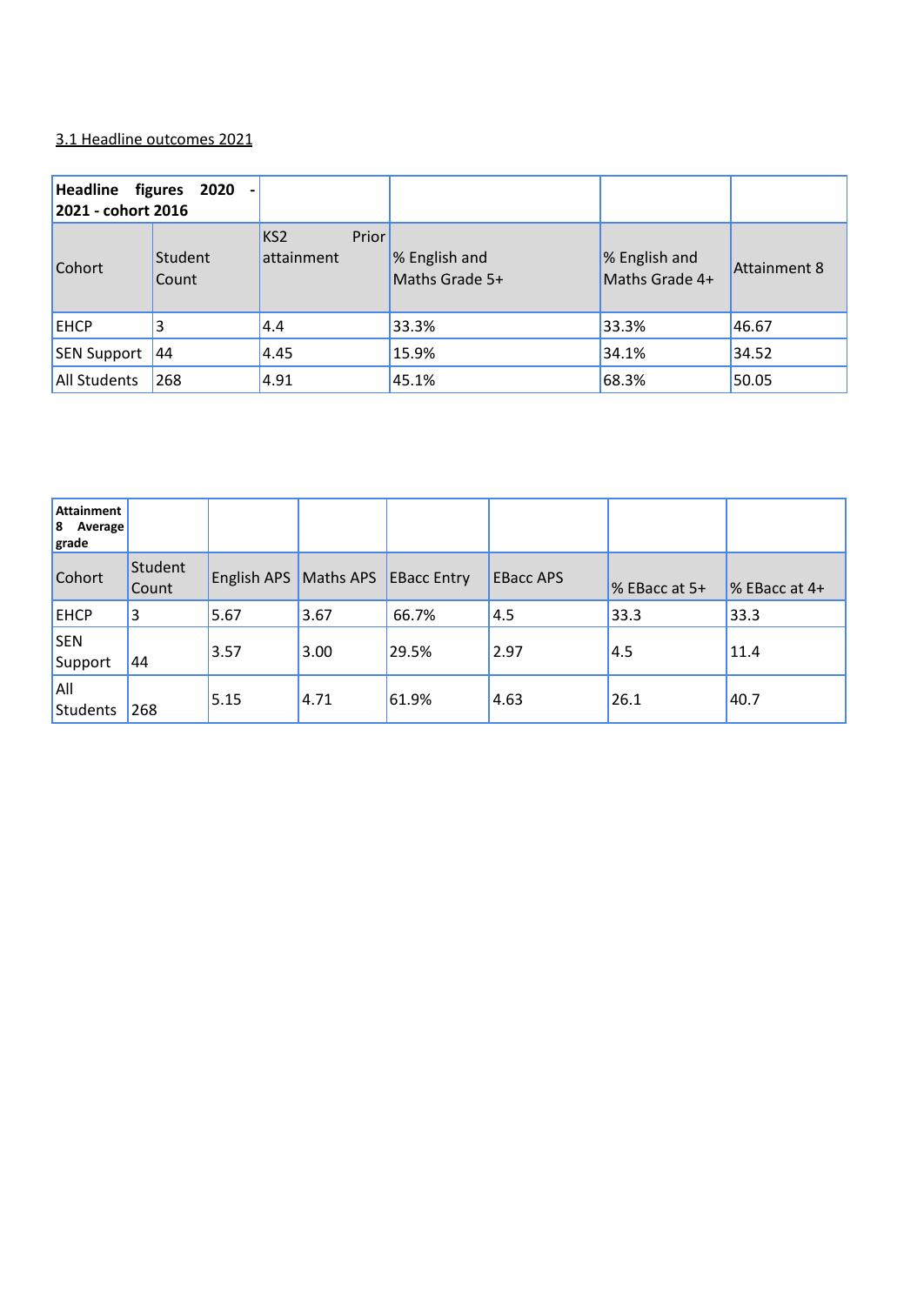# **4.1 We achieve success for all pupils with SEND through:**

#### **4.2 Working in partnership with students**

Our students are involved (as appropriate) at every stage of their learning; from assessment to intervention.

At the initial assessing and planning stage, in order to support a 'person-centred approach', the child/young person's wishes and aspirations are taken into consideration, along with the outcomes they seek and the support they need to achieve them. These discussions enable individuals to feel that they have more control over decisions about their support.

Any documentation used as a part of the agreed provision (for example, Individual Support Plans or similar) is produced in a 'student friendly' format. Students are able to discuss any aspect of their provision informally with their class/form teacher at any time. Where necessary, if students need to attend meetings, care is taken to ensure the environment remains informal and supportive. We also give students the option of contributing to meetings but not attending in person if they are not comfortable with this.

#### **4.3 Working in partnership with parents**

At Kelvin Hall School, there is a strong emphasis on the involvement of parents in the education of their children and this is particularly important for students with special educational needs.

Parents are always encouraged to be involved at the earliest opportunity so that we can agree on appropriate remedial actions.

Members of Learning Support staff attend Parents' Evenings in order to address any SEND issues that might arise. Parents of students on the SEND register attend Annual Reviews in order to give their views. In addition, these parents are invited to termly review sessions held in the Learning Support Department. We also make telephone contact with parents regarding immediate issues and regularly send letters to parents of individual students concerning issues like achievement, attendance and punctuality. Where necessary, some students with SEND have personalised forms of regular communication.

If parents believe that their child may have SEND we encourage them in the first instance to speak to their child's pastoral year leader, class tutor or subject teachers. We have a referral system in place that ensures parental concerns reach our Special Educational Needs Coordinator (SENCO). In some cases, parents may also contact the SENCO directly if they feel this is more appropriate.

We always listen to our parents. We see their views as essential to an effective assessment process and to the success of our provision.

# **4.4 Working in partnership with our pastoral team**

The school has an extensive Personal, Social, Health and Economic (PHSE) programme that aims to provide all students with the knowledge, understanding and skills they need to develop emotional and social well-being. Details of the specific topics covered by this programme can be found in the curriculum area of our website.

We have an extensive, skilled and experienced pastoral team dedicated to student welfare and a Student Leadership Team in place to allow students to voice their views. Alternative supervised small group activities are available for students who find unstructured times, such as break and lunchtimes, difficult.

We deliver small group interventions such as Life Skills to support students' well-being and improve their interaction skills and emotional resilience.

Kelvin Hall School has a rigorous anti-bullying policy in place and all staff have received extensive training with regard to Child Protection and Safeguarding.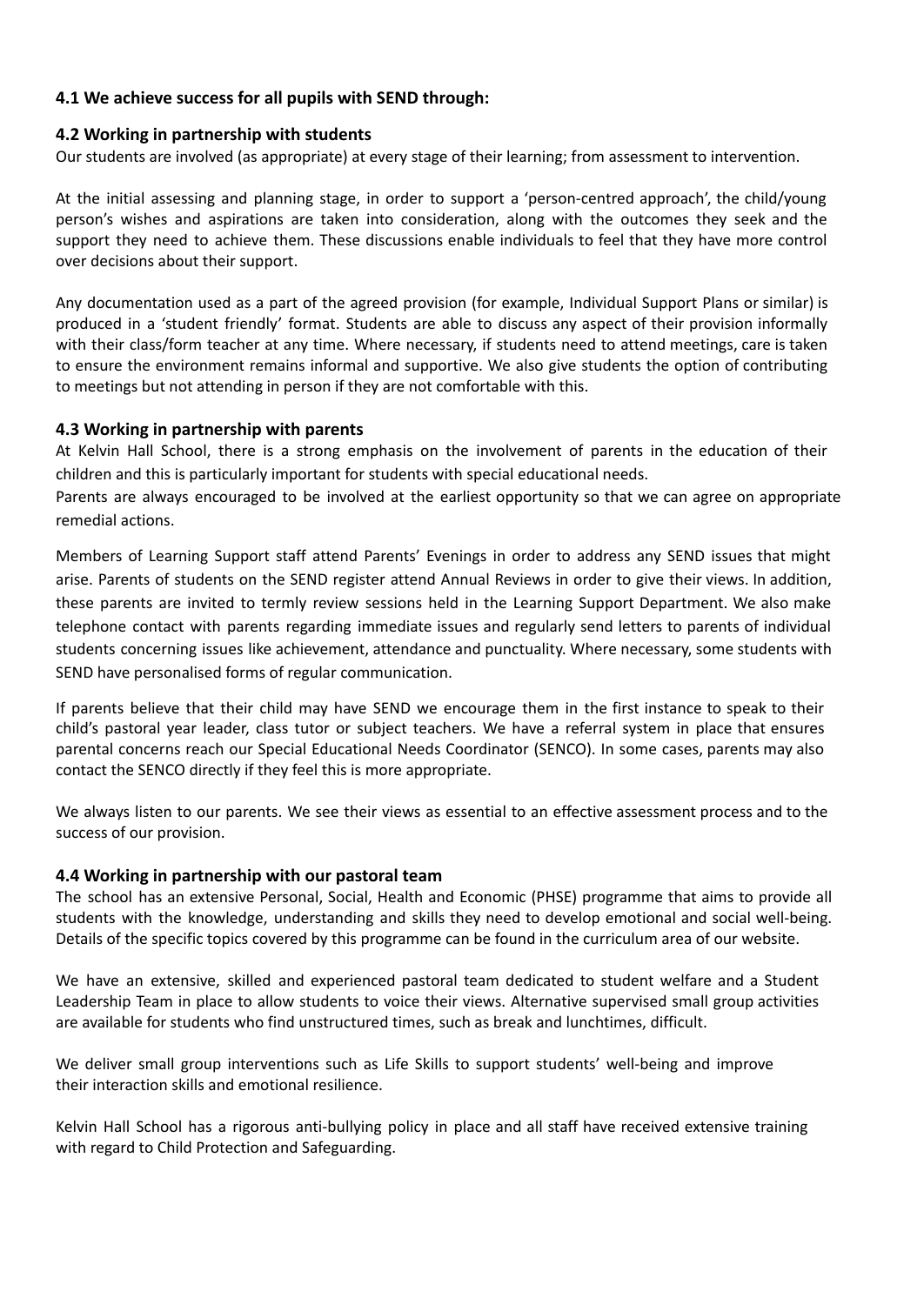# **4.5 Working in partnership with our nursing team to meet students' medical needs**

In order to meet the Statutory duty under the Children and Families Act, Kelvin Hall School receives weekly visits from a Health Authority nurse. This nurse conducts health checks, advises on general health related issues, including those relevant to a student's particular special need or learning difficulty and delivers counselling sessions for students.

Detailed Health Care Plans, compiled in partnership with the school nurse and parents, are provided for students with medical needs. Staff who volunteer to administer and supervise medications complete formal training and are verified by our school nurse as being competent. Our Medicine Administration Policy adheres to Local Authority and Department of Education guidelines; it has been written with regard to *supporting pupils at school with medical conditions.* (DfES, 2014)

Our Learning Support Department and nursing staff also work a range of outside agencies and services as necessary.

# **4. 6 Working in partnership with our EAL staff**

The statutory guidance on SEN clearly states that students do not have learning difficulties *just* because their first language is not English. However, we are aware that some students with EAL may also have SEN. We work closely with our EAL staff to identify students' needs as early as possible and collaborate on the provision of appropriate resources to meet these needs.

#### **4.7 Working in partnership with our Careers and Guidance Officer.**

Preparation for adulthood and independent living:

The school employs its own independent Careers and Guidance Officers who provide information for students on the range of education or training options, including apprenticeships and other vocational pathways. Parents are also directed to the website of the National Careers Service, which offers information and professional advice about education, training and work to people of all ages. The local offer published by the Local Authority also sets out details of SEN provision - including the full range of Post-16 options – and support available to children and young people with SEN and disabilities to help them prepare for adulthood, including getting a job.

Where a student has an EHCP, all reviews of that Plan from Year 9 onwards at the latest, will include a focus on preparing for adulthood, including employment, independent living and participation in society.

# **4.8 Working in partnership with other specialist professionals and agencies.**

We work closely with a wide range of professionals and outside agencies in order to provide effective strategies to best meet the specific needs of students. These include:

- Educational Psychologists.
- Speech and Language Therapists.
- ASD Team.
- Northcott Outreach Service.
- IPaSS Integrated Physical and Sensory Service (Visual/Hearing/Physical).
- Social Care Team and Children's Centres.
- CAMHS, Head start and Mind.
- The Sullivan Centre.
- Specialists in other schools, including our partners in the Thrive trust.

Links to these and additional agencies are available via the Hull Authority Local Offer.

#### **5.1 How are resources matched to student's special educational needs?**

The school receives funding to respond to the needs of students with SEND from a number of sources that includes: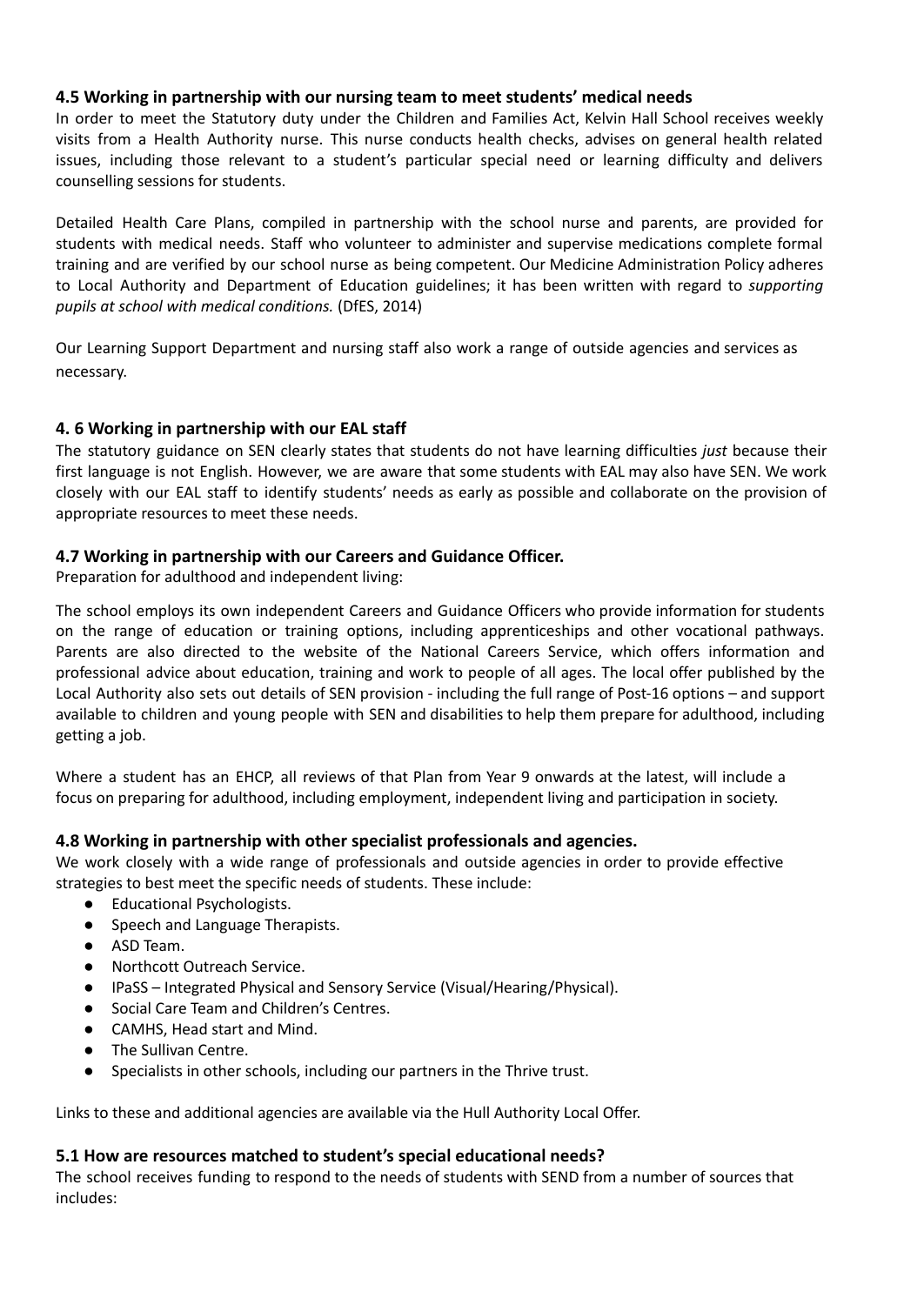- A proportion of the funds allocated per student to the school to provide for their education called the Age Weighted Pupil Unit.
- The Notional SEN budget. This is a fund devolved to schools to support them to meet the needs of students with SEND.
- The Pupil Premium/Recovery/Catch-up funding provides additional funding for pupils who are claiming Free School Meals, who are in the care of the Local Authority or whose parents are in the Armed Services.
- Funding is used to provide equipment and facilities to support students with SEND targeted to cover the four broad areas of need.
- For those students with the most complex needs, the school receives additional educational needs funding from the Local Authority's High Needs SEN Funding allocation.

#### **Information on where the local authority's offer is published.**

This can be accessed via the following link

#### [http://hull.mylocaloffer.org](http://hull.mylocaloffer.org/)

#### **6.1 The Roles and Responsibilities of:**

#### **6.2 The Governing Body**

- The Governing Body determines the Code of Practice and discharges its statutory duties to ensure that the needs of all SEND students are met, where possible, by the school.
- The Governing Body monitors the School's SEND provision and policy.
- The Governing Body ensures that all SEND pupils integrate and experience the same educational experiences as their peers.
- The Governing Body ensures that all staff in the school are aware of the importance of effective identification, assessment and SEND provision.
- The Governing Body ensures that, where the Headteacher has been informed by the LA that a pupil has Special Educational Needs, these needs are made known to all staff working with that student.

# **6.3 The Head of School and Executive Headteacher**

The HOS/HT has a responsibility for:

- Reporting to the Governing Body and keeping them informed on all relevant SEND issues.
- Working closely with the SEND team to ensure all SEND issues are addressed.

Our SEND team works collaboratively with the HOS/HT Governing Body and staff. The members of our SEND team are as follows.

# **6.4 Director of SEND and Inclusion – Mrs Jayne Graham**

- Oversight of the SEND team.
- Attends SLT meetings.

#### **6.5 The SENCO – Mrs Wendy Pratt**

- Determines the strategic development of the SEND policy and provision, and reports to the Governing Body and Senior Leadership Team.
- Coordinates the SEND provision for all SEND students in the school.
- Manages the SEND team on a daily basis.
- Monitors and evaluates the provision of SEND.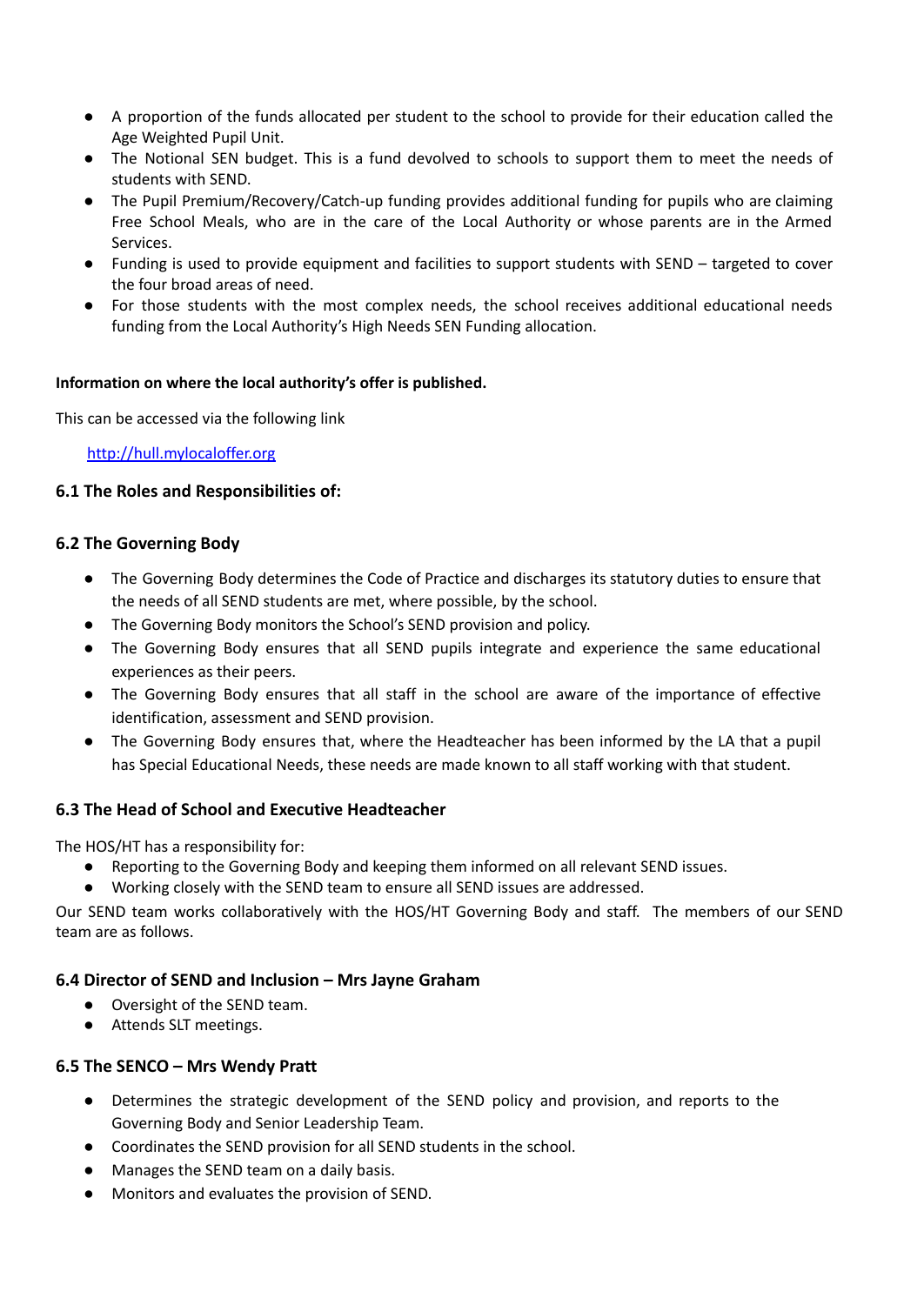- Identifies barriers to learning through observation of quality first teaching and analysis of pupils' achievements and progress.
- Advises subject teachers and organises liaison with faculties.
- Makes decisions regarding the school SEND register and all SEND pupil records.
- Liaises with parents of SEND students.
- Liaises with, advises, and supports teaching staff.
- Contributes to and leads staff INSET.
- Works in partnership with external agencies.
- Attends Middle Leadership Team meetings.
- Teaches intervention programmes including LEAP.
- Chairs EHCP meetings.

# **6.6 SEND Manager – Mrs Jade Lancaster**

- Works in partnership with the SENCO and external agencies.
- Responsible for identifying students who require interventions.
- Delivers a range of SEND Interventions.
- Tracks and updates SEND data.
- Contributes to Exam Access Arrangements for students with SEND.
- Operates the referral system for students with SEND.
- Attends Pastoral and Middle Leadership Team meetings.
- Chairs EHCP meetings.

# **6.7 SEND Administrative Assistant – Mrs Joanne Drysdale**

- Acts as the first point of contact for the SEND department.
- Organises meetings and Annual Reviews.
- Contacts parents, staff and outside agencies.
- Keeps all day to day SEND records up to date.
- Liaises closely with teaching staff to ensure all relevant information is shared.

All communications regarding SEND should be directed to Mrs Joanne Drysdale in the first instance on 01482 342229, or via email at [drysdalej@thrivetrust.uk](mailto:drysdalej@thrivetrust.uk)

# **7.1 ACCESS provision**

#### **Purpose**

As an inclusive school, Kelvin Hall is aware that some students can struggle to access the curriculum or are unable to cope with aspects of school life. These students can be described as vulnerable.

The ACCESS provision has a clear purpose:

To intervene and work with a small number of students who struggle to access the curriculum due to specific SEND conditions, have an Education Health & Care Plan (EHCP), or have mental health and/or emotional problems that require intensive and tailored support. The ACCESS provision is a positive intervention to address and tackle any barriers to learning, to increase self-esteem and motivation.

The ACCESS provision aims to:

- Facilitate an improvement in academic achievement by providing tailored support specific to the needs of the student.
- Equip the student with communication and social skills that are essential in education and are transferable to everyday life.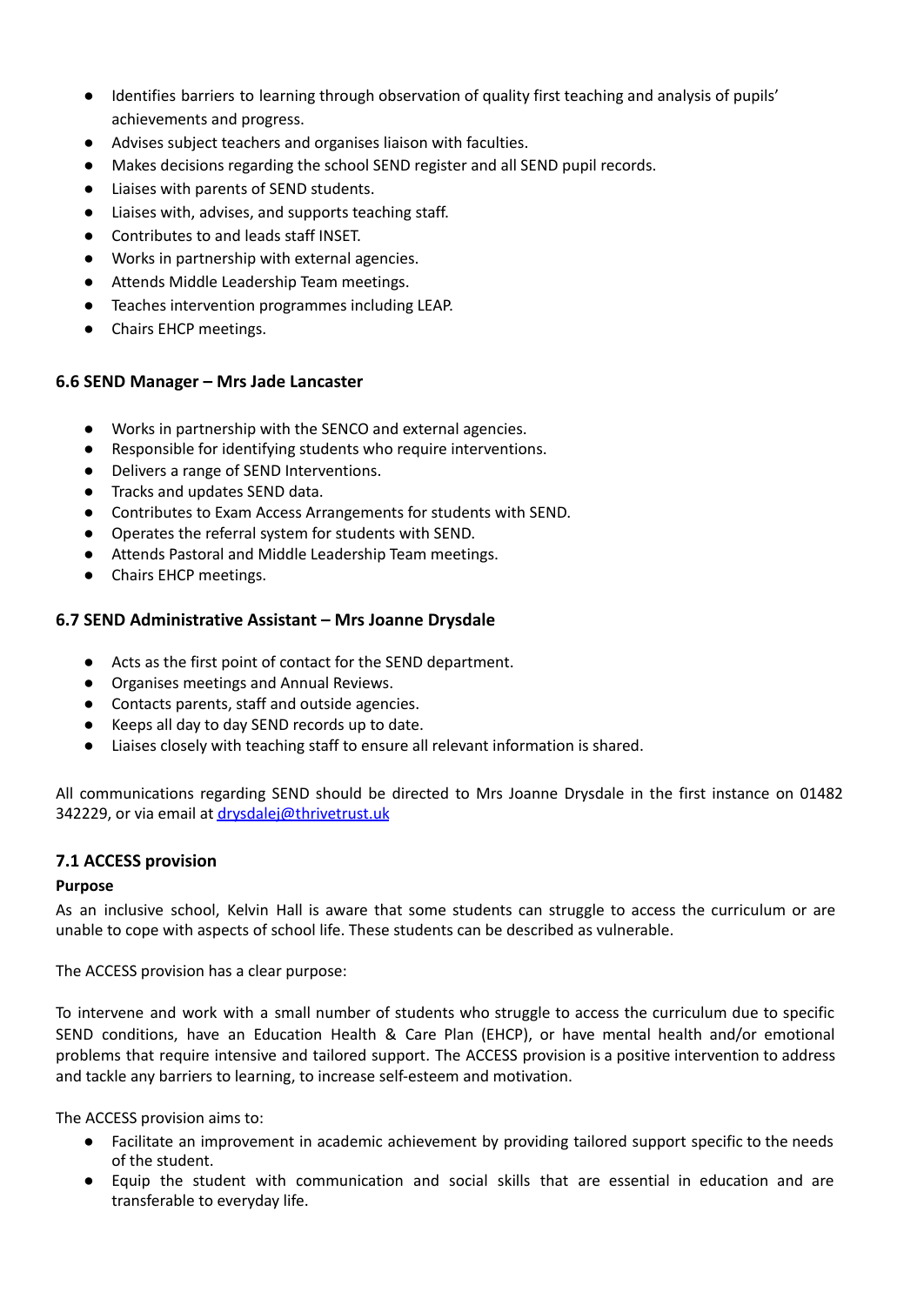#### **Ethos**

The school aims, values, and principles set the context for the ACCESS provision. The ethos is positively oriented, rewarding active participation, positive attitudes, and intervening to provide students with appropriate coping strategies when feeling anxious, nervous or upset. There is an emphasis on increasing self-esteem through achievement and high expectations. The ACCESS provision will aim to create student success and build upon it.

#### **Rationale**

For a given period of time, specific students may benefit academically and emotionally from a modified curriculum, a specific teaching style, and a socially inclusive learning environment, more than many other students in school.

#### **Aims**

It is each student's right to be able to learn. In order for this to be a reality, certain conditions need to exist. Within the ACCESS provision, expectations of academic work are as high as possible.

The basic aims are:

- To provide inclusive provisions that help students deal with SEND conditions that may prevent them from learning.
- To provide coping strategies for vulnerable students, both during their time in the ACCESS provision and in mainstream lessons.
- To develop a culture of motivation and achievement through positive reinforcement, raising self- esteem and emotional wellbeing.
- To further develop positive and supportive links between parents and school, based on mutual support and regular communication.
- To offer a relevant and responsive personalised curriculum, to tackle any learning difficulties or barriers to learning and to provide alternatives such as Lego Intervention, ELSA and Social Stories.
- To value the individual student and provide equal opportunities towards inclusive education.

# **Objectives**

Towards achieving the aims specified the ACCESS provision will work:

- To provide students with individual and specific targets.
- To reduce incidents of emotional distress and upset when students return to mainstream lessons by closely monitoring the pupil and working with SEND support staff.
- To raise students' self-esteem by teaching and promoting social skills.
- To maintain regular communication with parents to discuss the needs of their child and any proposed interventions.
- Work closely with other school staff to ensure that the specific needs of the student are catered for in the classroom and around the school as far as possible.

#### **How is it Structured?**

#### **Physical**

The ACCESS provision is based in Room 1-34 – within the Student Support area of the school. ACCESS interventions take place within other rooms in the school.

#### **Staffing**

The provision is led by the full time ACCESS coordinator. The ACCESS provision is line-managed by the SENCo as a SEND provision.

# **Students**

Referrals are made by the SENCo and Year Leaders and will be reviewed collaboratively by the SENCo and the ACCESS Coordinator in order to decide on and deliver the most appropriate intervention strategies for the student.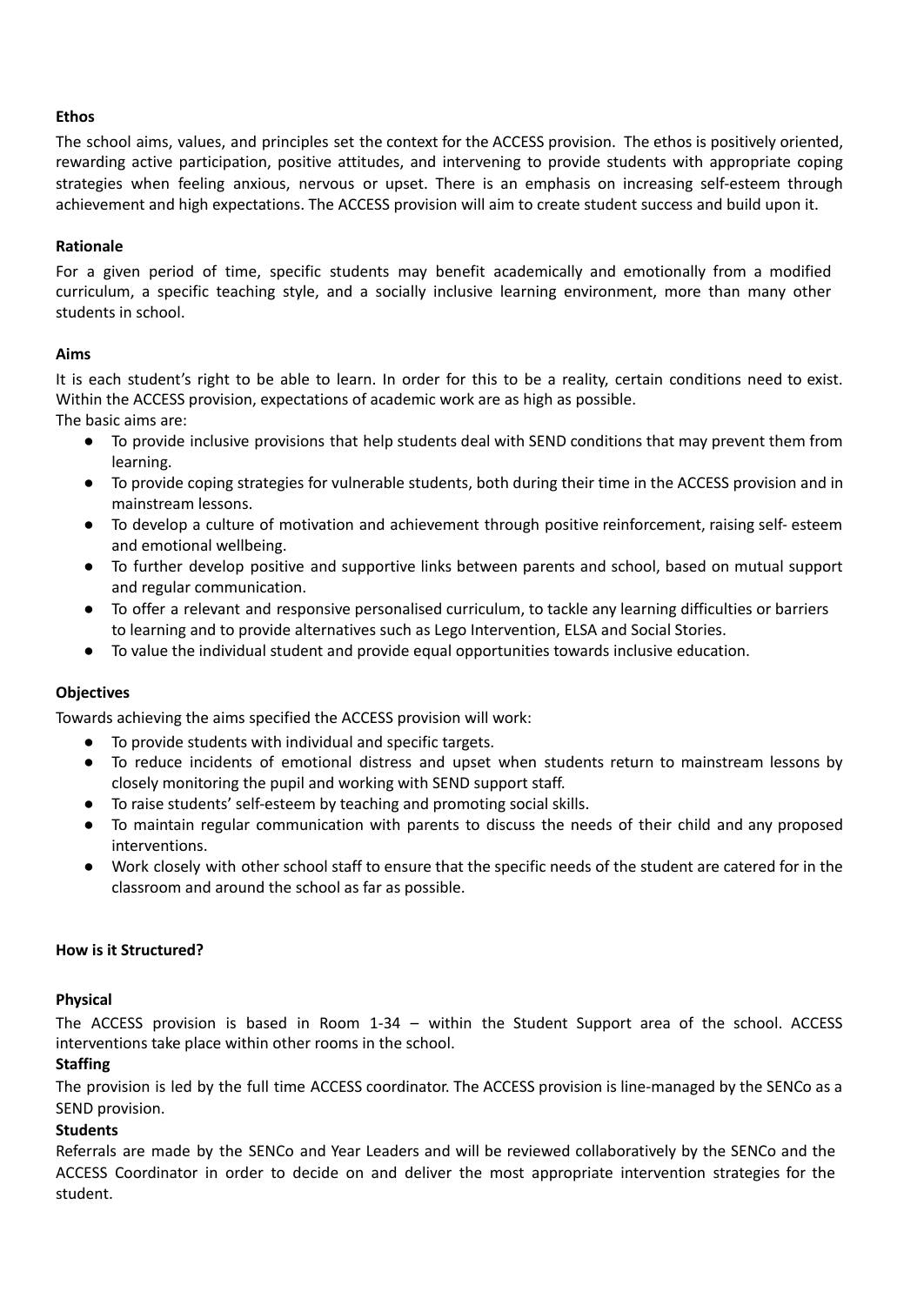If possible, students will rarely be taken from core subjects to attend ACCESS sessions. Students will reintegrate to lessons when:

- They have met their personalised target(s).
- They are comfortable to do so without distress.
- The ACCESS coordinator has discussed the intervention(s) with the student's relevant teacher.

The reintegration process is planned collaboratively by the Pastoral Year Leaders, SEND team and the ACCESS Coordinator. The ACCESS Coordinator will monitor the reintegration process carefully.

#### **Rewards**

The ACCESS Coordinator will reward progress made by students during intervention sessions – in line with whole school policy. The incentives form part of the process of enabling student success and establish positive work patterns.

# **Sanctions**

The ACCESS provision adopts the whole school behaviour policy, however it is preferred that the ACCESS Coordinator deals with matters relating to behaviour wherever possible and relevant. Contact with home will usually be made in order to gain support and find solutions.

#### **Agency Involvement**

Regular contact will be made with any supportive agency to enable student progress. The agency may contribute to the student's Individual Support Plan (ISP) or offer advice and guidance to the school to support the student.

With parental consent, new referrals to agencies will be made where appropriate.

#### **Roles and Responsibilities**

The following outlines the roles and responsibilities of staff involved in the ACCESS provision:

#### **ACCESS Coordinator:**

- To lead the daily operation of the provision.
- To report on student progress.
- To coordinate/deliver individual support interventions.
- To ensure the classroom displays, resources and materials are in place and utilised.
- To ensure that the necessary administration and documentation i.e. ISP, student observations and reports are completed in an appropriate time frame.
- To liaise with parents and agencies as well as meet with the SENCo to discuss progress/student support.
- To mark students' work and feedback as per whole school policy.
- To liaise with subject teacher's prior to reintegrating.

#### **SENco**

● To line-manage the ACCESS provision – ensuring any learning difficulties are known, tackled effectively and reviewed.

#### **Admission**

Students can be referred by the SENCo and Pastoral Year Leaders if they have relevant concerns. A referral form must be completed for the Student.

It may be the case that the ACCESS Coordinator needs to complete an observation of the student in the classroom environment to assess the best intervention method(s).

#### **Criteria for Admission**

Students are considered for the ACCESS provision who meet the following basic criteria:

- 1. Students with an EHCP re: ASD / Social Communication Difficulties or ADHD/Mental Health issues (as long as the presentation is not exclusively behaviour as PLD is more appropriate in these cases).
- 2. Students with ASD/ADHD/Mental Health issues (particularly those with appropriate diagnoses) who are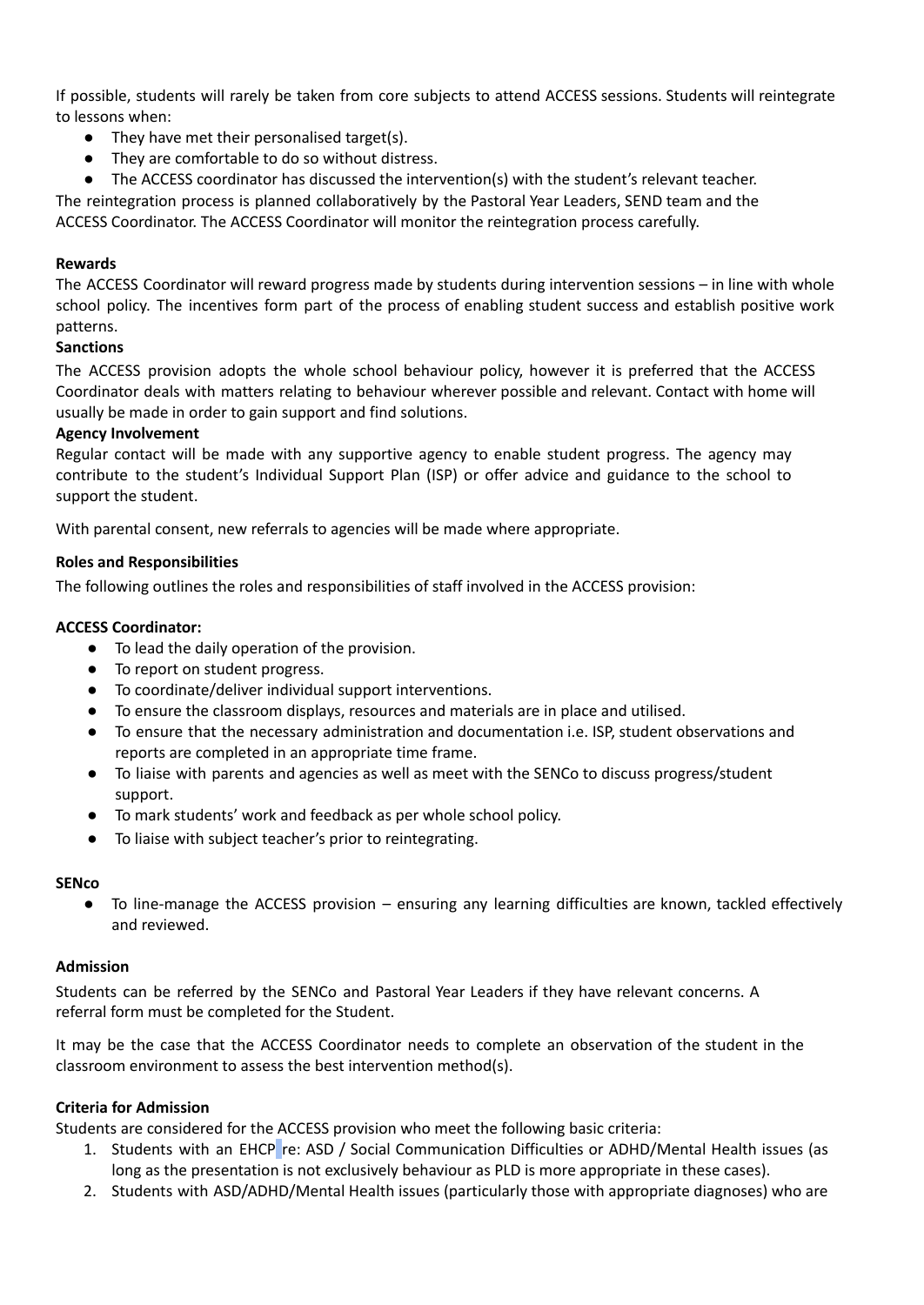on the SEN Register at K (previously 'school action').

3. Students with short-term/acute emotional issues due to specific circumstances.

#### **Reintegration**

It is the aim of the ACCESS Coordinator to reintegrate students to mainstream lessons as quickly as possible following successful intervention. The time it takes to reintegrate will vary from student to student depending on their needs. In some cases, a student may need to be referred again.

#### **Home Links**

The ACCESS provision fosters strong home links as parents are asked to support the interventions put in place by the ACCESS Coordinator.

The support of parents is vital to the effectiveness of the ACCESS provision and regular contact by telephone, letter and school visit will be required. Progress reports and updates will be provided and parents are encouraged to contact the ACCESS coordinator to discuss concerns and progress.

#### **Student Progress Monitoring**

Progress will be monitored by the ACCESS Coordinator in one-to-one or small group settings. Progress will focus more on the development of communication skills, social skills and emotional wellbeing of the student(s). The ACCESS Coordinator will monitor student attainment against their target grades.

During the reintegration process, the ACCESS Coordinator will monitor the student(s) via communication with teaching staff, lesson drop-ins and check-ins with parents/carers/guardians (as appropriate).

#### **Provision Monitoring**

To judge the effectiveness of the ACCESS provision a number of performance indicators may be considered:

- Improvement in attainment and progress (academically and socially) of students who have used the provision.
- Data collected via pre and post intervention questionnaires.
- Frequent reviews between the ACCESS Coordinator and SENCo.

**Monitoring Attendance and Absences.** The ACCESS coordinator will work with the Attendance Team to monitor attendance and absences. The support of parents in ensuring regular attendance is essential in ensuring the success of any intervention(s).

#### **Curriculum**

The ACCESS Provision is welcoming and inclusive. Many of the sessions embrace activities that develop communication skills, social skills and promote emotional wellbeing. Those in Key Stage 4 will also be taught how to effectively use additional exam arrangements. Students who have an ACCESS pass may visit the ACCESS base outside of scheduled sessions for support when experiencing emotional upset. Passes are provided by the ACCESS Coordinator once a referral form has been completed.

#### **Educational Aims**

The positive educational aims are to help students to achieve their potential by:

- Helping them develop strategies that allow them to learn independently.
- Helping them to cope with day-to-day school activities for improved learning.
- Helping to achieve their best and extend their talents and abilities.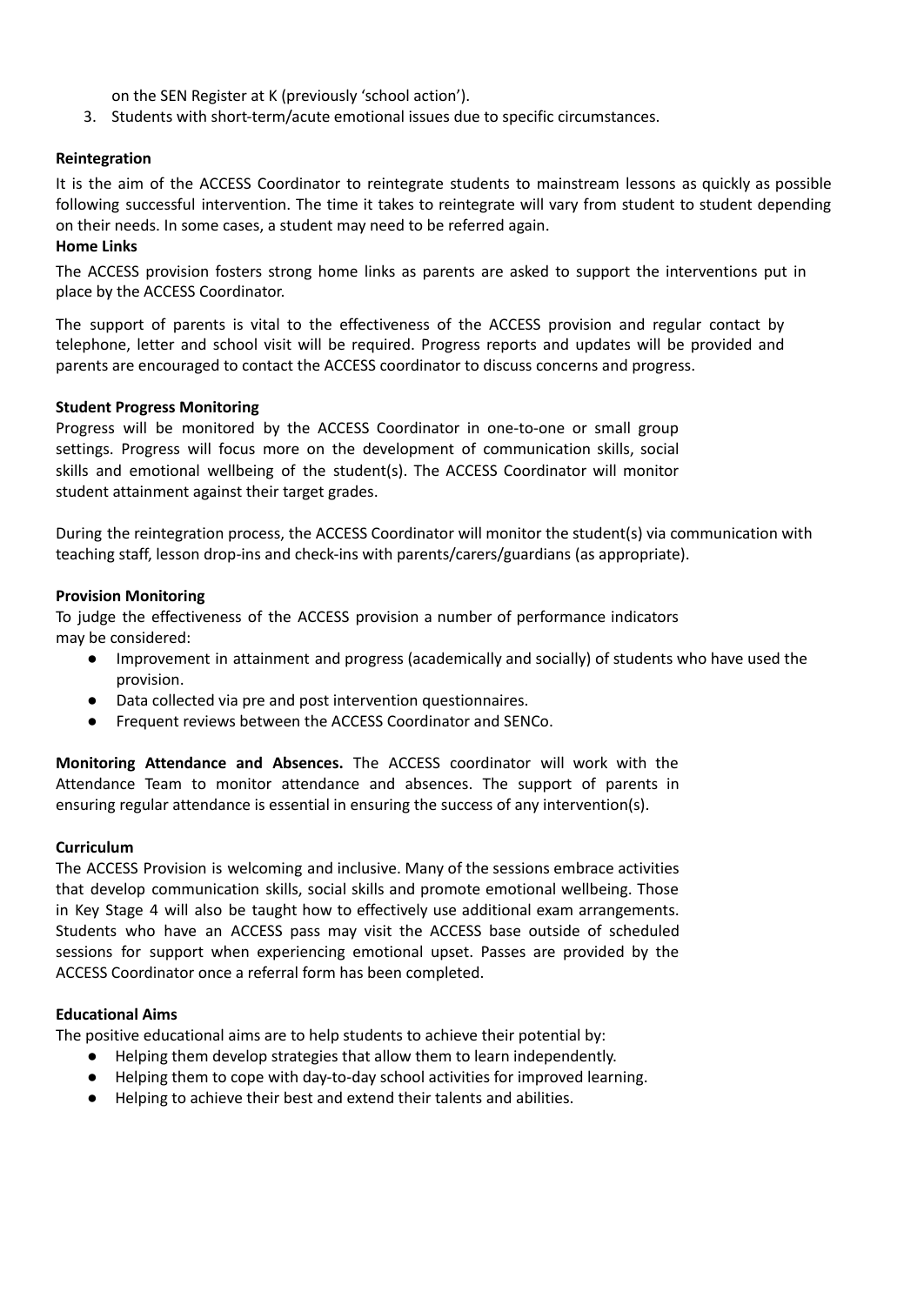# **8.1 The Rainbow Reading intervention programme**

The programme comprises 8 colour coded levels (5-12 year reading levels) suitable for students aged 6-16 years. We use the top 7 levels of the programme. Assessments for placement on this programme normally take place during autumn term 1. These arrangements have been modified since March 2020 due to the impact of the Coronavirus Pandemic.

# 8.1 Rainbow Reading Intervention Cohort 2020

Report on the progress of students in Cohort 2020 on the Rainbow Reading Programme April 2021 to July 2021.

|        | Number of students | $3$ Years $+$ | 2 Years | 1 Years + | 0 Years $+$ |
|--------|--------------------|---------------|---------|-----------|-------------|
| Cohort |                    |               |         |           |             |
| 2020   | າາ                 |               |         | 11        |             |
|        |                    | 9%            | 9%      | 50%       | 32%         |

● Twenty-two students are enrolled on the programme, starting on different dates and on different reading age levels. Of these students, 6 were girls and 18 were boys.

#### **Rainbow Reading Intervention Cohort 2019**

Report on the progress of students in Cohort 2019 on the Rainbow Reading Programme September 2019 to July 2021.

| Cohort | Number   |       | b     | 5<br>vears | vears<br>4 | 3<br>vears | $\overline{2}$<br>vears | 1 years + | Years<br>0 |
|--------|----------|-------|-------|------------|------------|------------|-------------------------|-----------|------------|
|        | .ot      | Years | Years | $\ddot{}$  |            |            |                         |           |            |
|        | students | ┵     |       |            |            |            |                         |           |            |
| 2019   | 25       |       |       | 4          |            | b          |                         |           |            |
|        |          | 4%    | 20%   | 16%        | 24%        | 24%        | 8%                      | 4%        | 0%         |

Twenty-Five students were enrolled on the programme at different starting dates and reading age levels.

Of these students, 13 were girls and 12 were boys.

Ongoing re-assessments for students who have not yet completed the programme are currently being undertaken and after school sessions will be offered to facilitate this completion in order that learning is not disrupted

# **9.1 Complaints**

At Kelvin Hall we work hard to listen to and act on the opinions and concerns of all who come into contact with the school. There is a difference between a "concern" and a "complaint". A concern is likely to require discussion between teacher, pupils and parent. If the concern is not resolved by that means then it could become a complaint. We will seek to resolve complaints by informal means wherever possible.

If parents or carers have a concern about a specific special educational need regarding their child they should normally contact the SEND Department or ACCESS Coordinator in writing, in person, through telephone or school email. The vast majority of concerns and complaints will be resolved promptly by this means.

If the member of staff is unable to resolve the issue directly, parents and carers should put their complaint in writing to the Head of School, Mr Leng. Complaints will then be investigated thoroughly and parents and carers will be notified of the outcome.

If parents and carers are not satisfied with the response they receive from the Headteacher, they should write to the Chair of the School's Governing Body, who will try to resolve the issue. They may be invited to a meeting of the Governing Body's Complaints Committee, who will review how the complaint has been